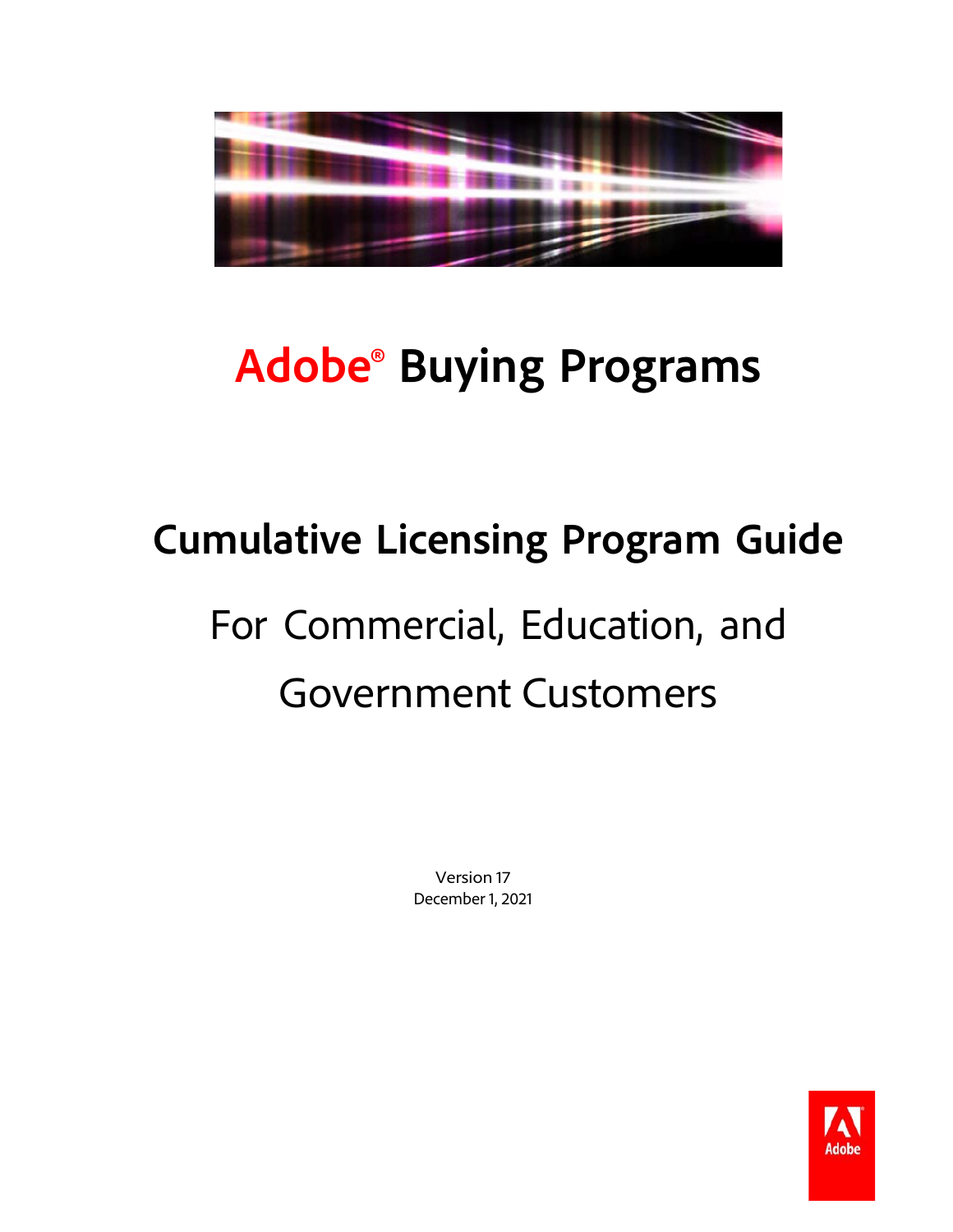# **Table of Contents**

#### Contents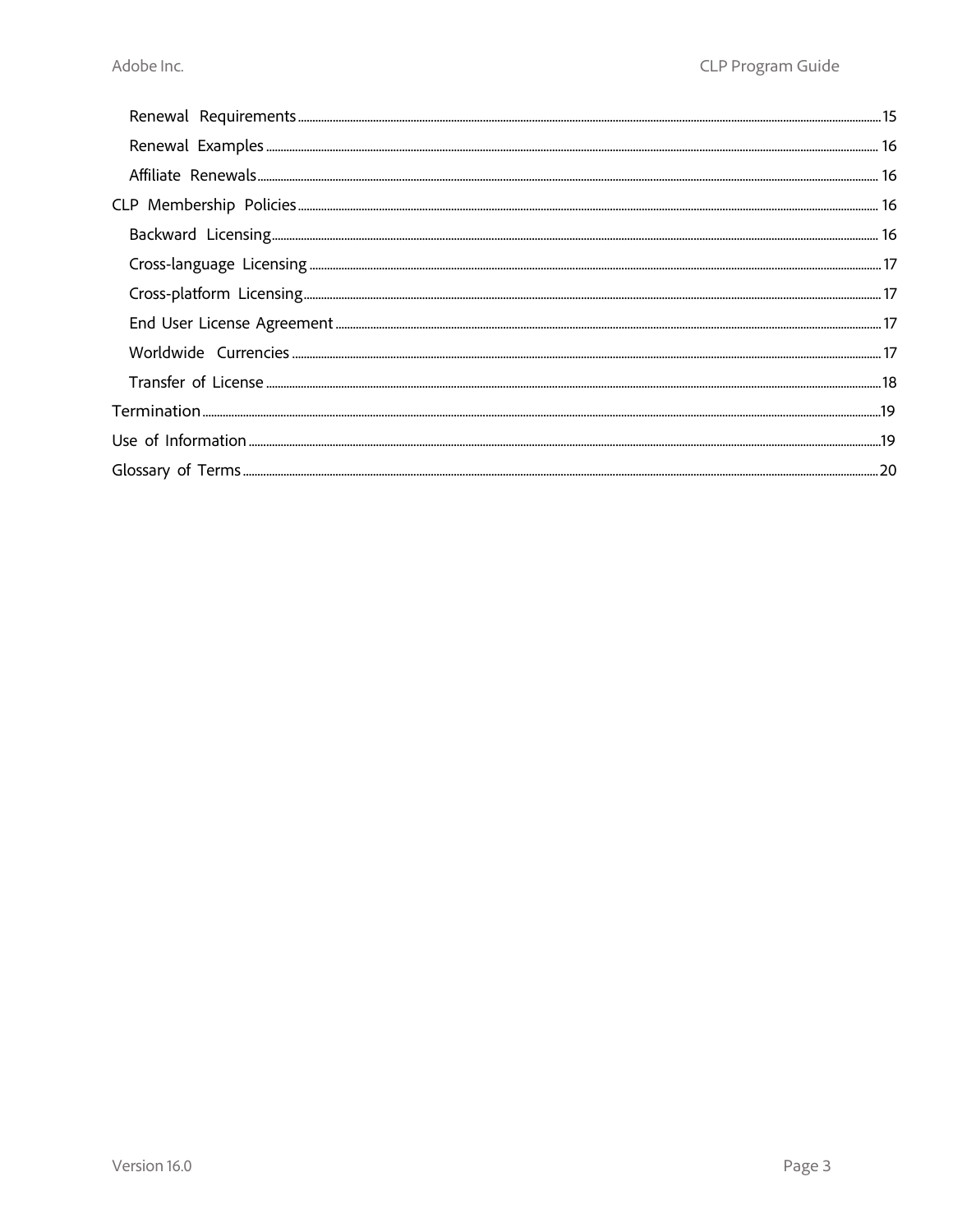# **Cumulative Licensing Program Summary**

The Adobe Buying Programs Cumulative Licensing Program (CLP) is a two-year licensing program membership with Adobe. A CLP member (Program Member<sup>1</sup>) places an initial order with their Reseller for Adobe perpetual software licenses for eligible products. The point value of the initial order setsthe Discount Level for that order and for additional orders. ProgramMembers may improve their Discount Level by accumulating points through the purchase of additional licenses during the term of their CLP membership.

CLP membership is available worldwide to Commercial, Government and Education organizations and covers most Adobe desktop products.

| <b>WORLDWIDE COMMERCIAL MEMBERS</b> |                                                                                                                                                  |
|-------------------------------------|--------------------------------------------------------------------------------------------------------------------------------------------------|
| Member Type:<br>Commercial entity   | As defined in the Commercial CLP Membership<br>Agreement terms and conditions.                                                                   |
| Basis of CLP                        | Total point value of initial order determines Discount<br>Level (future orders continue to accumulate points<br>and may improve Discount Level). |
| Discount Levels<br>(worldwide)      | Four point levels:<br>$1 = 8,000 - 99,999$<br>$2 = 100,000 - 299,999$<br>$3 = 300,000 - 999,999$<br>$4 = 1,000,000+$                             |
| Membership Term                     | Two (2) years, between Program Member and Adobe                                                                                                  |
| Minimum reorder?                    | No                                                                                                                                               |
| License Option                      | <b>Standard CLP Licensing</b>                                                                                                                    |

Program Member refers to CLP 5 Program Members throughout this document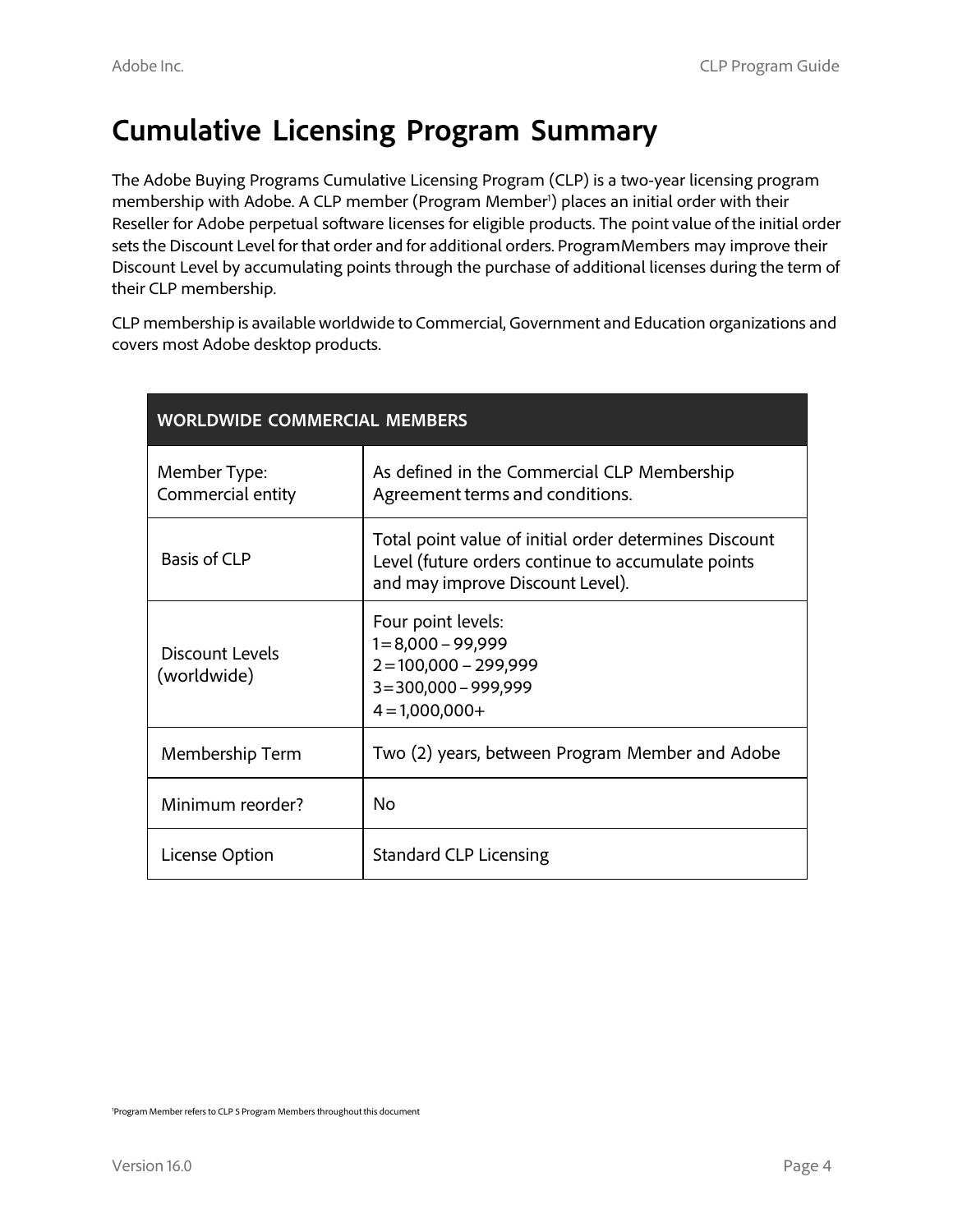| <b>WORLDWIDE EDUCATION MEMBERS</b>        |                                                                                                                                                  |
|-------------------------------------------|--------------------------------------------------------------------------------------------------------------------------------------------------|
| Member Type:<br><b>Educational entity</b> | As defined in the Education CLP Membership<br>Agreement terms and conditions.                                                                    |
| <b>Basis of CLP</b>                       | Total point value of initial order determines Discount<br>Level (future orders continue to accumulate points<br>and may improve Discount Level). |
| Discount levels<br>(worldwide)            | Three point levels:<br>$1=5,000-49,999$<br>$2 = 50,000 - 99,999$<br>$3 = 100,000+$                                                               |
| Membership Term                           | Two (2) years, between Program Member and Adobe                                                                                                  |
| Minimum reorder?                          | No                                                                                                                                               |
| License Option                            | Standard CLP perpetual licensing                                                                                                                 |

|                                   | <b>WORLDWIDE GOVERNMENT MEMBERS</b>                                                                                                              |
|-----------------------------------|--------------------------------------------------------------------------------------------------------------------------------------------------|
| Member Type:<br>Government entity | As defined in the Government CLP Membership<br>Agreement terms and conditions.                                                                   |
| <b>Basis of CLP</b>               | Total point value of initial order determines Discount<br>Level (future orders continue to accumulate points and<br>may improve Discount Level). |
| Discount levels<br>(worldwide)    | Two point levels:<br>$1 = 8,000 - 299,999$<br>$2 = 300,000+$                                                                                     |
| Membership Term                   | Two (2) years, between Program Member and Adobe                                                                                                  |
| Minimum reorder?                  | <b>No</b>                                                                                                                                        |
| License Option                    | Perpetual & Term-based licensing                                                                                                                 |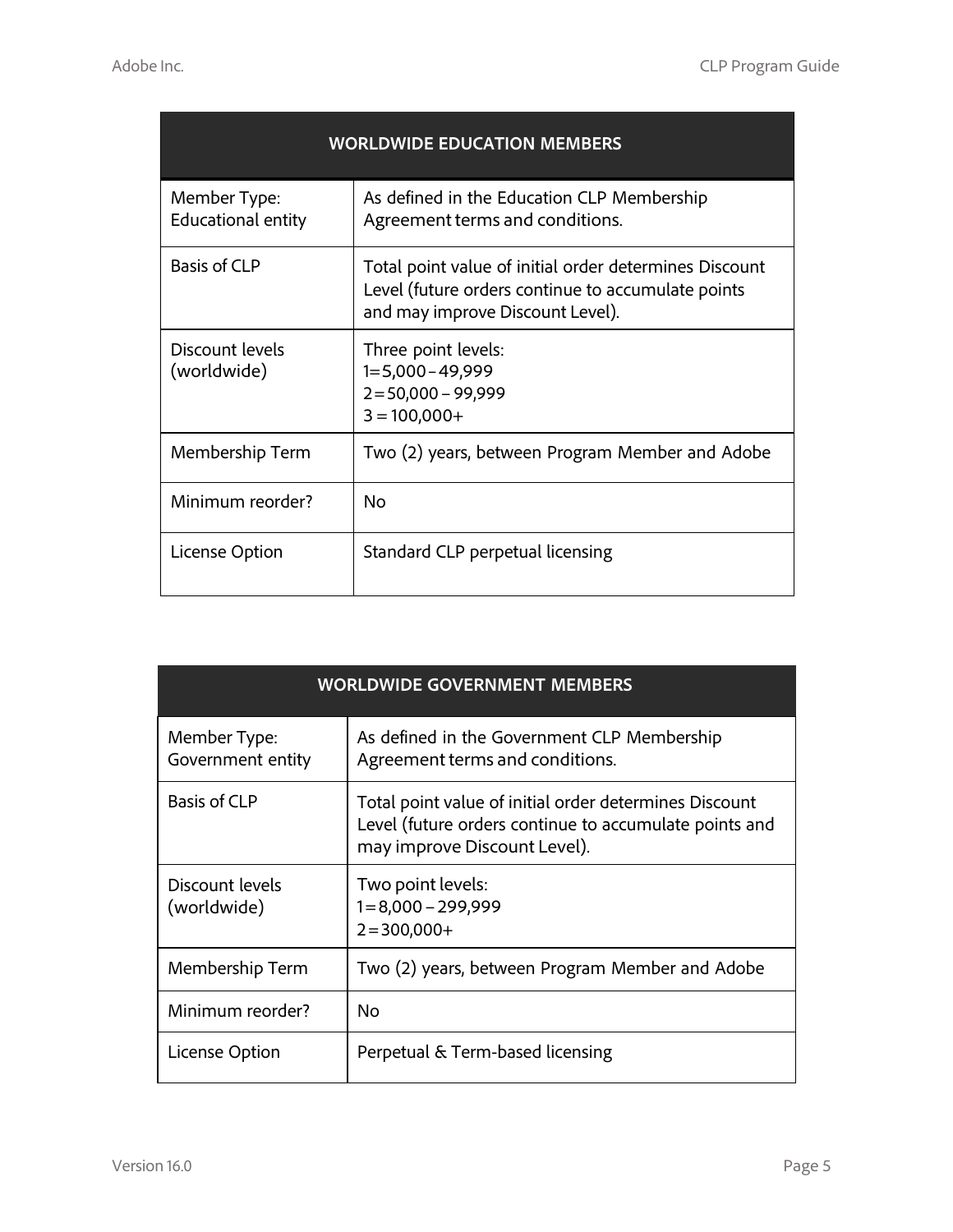# **Membership**

New or renewing Program Members agree to the CLP Membership Agreement terms and conditions and enroll online in the CLP membership with Adobe. If approved, the Program Member receives a CLP Agreement Number via email from Adobe.

The Adobe Buying Programs worldwide product point values list is published in the Adobe Discount Level Calculators on the Adobe Buying Programs pages [\(http://www.adobe.com/go/volumelicensing\)](http://www.adobe.com/go/volumelicensing). These calculators are intended to be used as an estimation tool. For specific point values and prices, members need to work with a Reseller.

# **Membership Term**

The CLP Membership Term begins on the day that Adobe accepts the Program Member's membership enrollment (known asthe effective date) and will be active for 24 months (to the day) from that date.

## **Standard CLP perpetual licensing**

This is the primary licensing option. It allows Program Members to purchase a single license and grants the rights to use that license in perpetuity so long as the EULA (End User License Agreement) terms and conditions are not breached.

## **Creative Cloud desktop apps for Government**

The CLP Government term offering is for new or existing CLP Government customers who are interested in Adobe's Creative Cloud products but need to be behind a secure firewall or are in an area with limited to no internet access. This makes select Adobe Creative Cloud desktop application software that does not include Creative Cloud storage, online services, or require internet connectivity available to our Government customers. The CC desktop apps products are licensed together as one bundle of all of the available products, they are not sold or licensed separately under this program.

CC desktop apps require licensing coverage for the term of the Government CLP. New CLP Government customers who select this option will be required to license CC desktop apps for the full 2-year CLP term. Existing CLP Government customers are required to license CC desktop apps for the remainder of their existing CLP term. The licensing cost will be prorated to the end of the CLP term. Coverage of the existing CLP term must include the current month in which the CC Desktop App order is placed.

**Example:** A new CLP Government customer who selected annual payments(1Y) when enrolling in CLP needs 10 CC desktop apps seats.

- In LWS, the partner enters 10 seats and the 1Y CC desktop apps SKU. LWS then prorates the term and pricing to 12 months, ending on the customer's first anniversary date.
- LWS shows 10 seats of CC desktop apps.

Note: Users of Creative Cloud desktop appsfor Government will no longer receive updates or upgrades. The last version of Creative Cloud applications available through a serialized offline deployment method will be Creative Cloud 2017.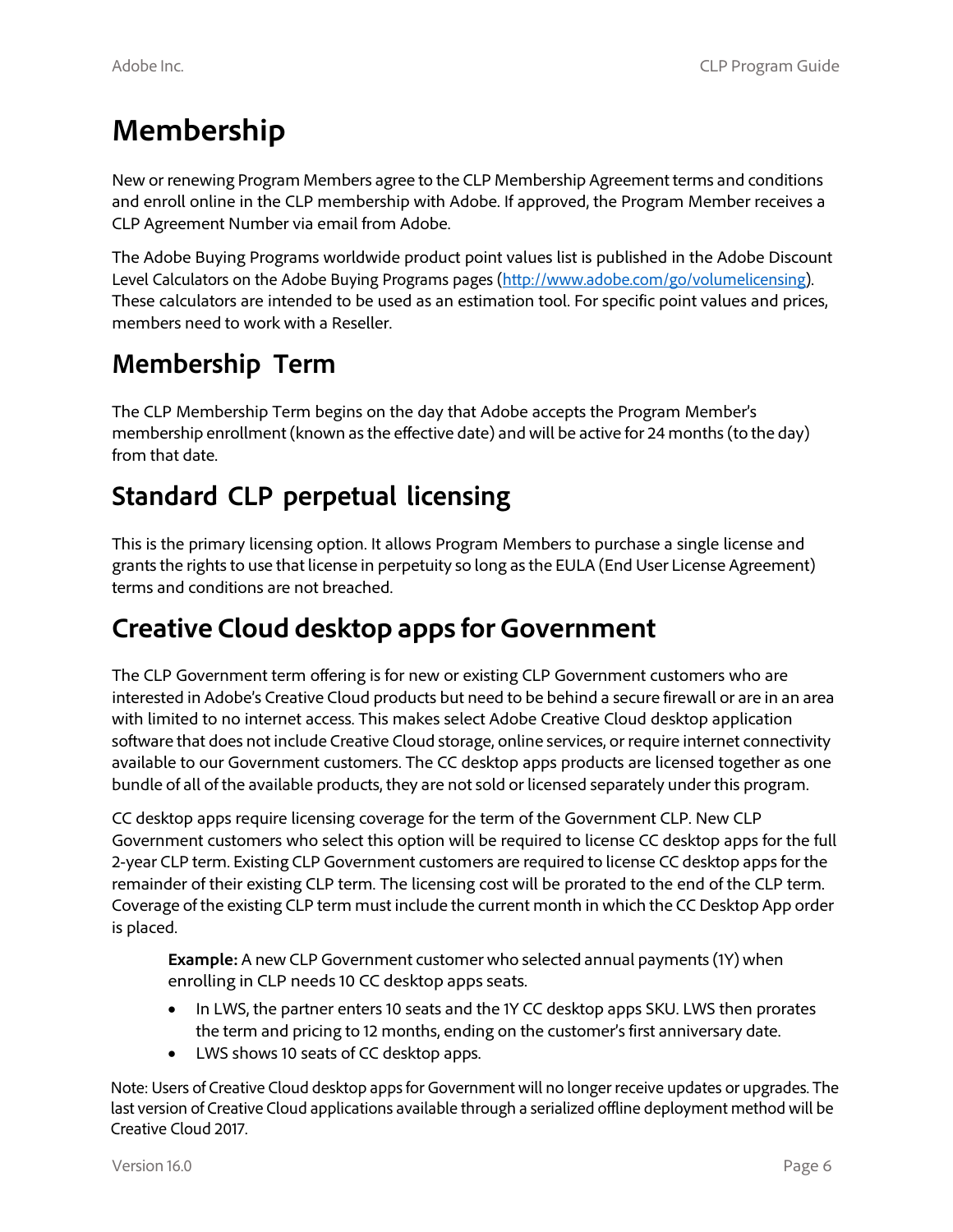• At the CLP anniversary, the customer places their 2nd order for 10 seats to cover the second year of the CLP term. The partner repeats the process above and LWS prorates the term and pricing for the second 12 month period which ends on the CLP expiration date.

**Example:** An existing CLP Government customer who selected annual payments(1Y) is in the 5th month of their CLP and needs 10 CC desktop apps seats.

- In LWS, the partner enters 10 seats and the 1Y CC desktop apps SKU. LWS will then prorate the term to 8 months, ending on the customer's first anniversary date.
- Coverage of the existing CLP term must include the current month in which the CC desktop app order is placed.
- LWS shows 10 seats of CC desktop apps.
- At the CLP anniversary, the customer places their 2nd order for 10 seats to cover the second year of the CLP term. The partner repeats the process above and LWS prorates the term and pricing for the second 12 month period ending on the CLP expiration date

**Example:** An existing CLP Government customer who selected the single payment (2Y) option is in the 17th month of the CLP term and needs 10 CC desktop apps seats.

- In LWS, the partner enters 10 seats and the 2Y CC desktop apps SKU. LWS will then prorate the term to 8 months, ending when the customer's CLP expires.
- Coverage of the existing CLP term must include the current month in which the CC desktop app order is placed.
- LWS shows 10 seats of CC desktop apps.
- At the end of the customer's CLP, customers are not entitled to continue using CC desktop apps they licensed unless they place a new order for CC desktop apps under CLP.

*Please note that for orders entered into EDI, the partner will have to manually calculate the prorated pricing and use the appropriate 1Y or 2Y SKU to place the order.*

Adobe's systems will reject any orders that do not have the correct durations to correspond with the customer's CLP and the 1Y or 2Y payment option they selected for their CLP during enrollment.

For new CLP Government customersthat purchase CC desktop apps astheir first order will not have to meet the point minimum for that order. However if the first order is for perpetual products, the minimum point requirement must be met. All orders for CC desktop apps must be placed separately and may not be combined with other perpetual CLP products on the same order. CLP point credit will not be given to any CC desktop apps orders.

Adobe provides access to the CC desktop apps software through Electronic Software Delivery (ESD) via the Adobe Licensing Website (LWS) [\(https://licensing.adobe.com\)](https://licensing.adobe.com/). Customers will have access to any required serial numbers and deployment tools via LWS. Although Adobe may deliver or make available software products that are not licensed under the CC desktop apps option, the customer is not entitled to use, download, or access any software products or services that they have not licensed under their CLP.

The CC desktop apps license expires at the end of the CLP agreement term and the customer has 30 days to uninstall all products included in the CC desktop apps option. Customers will have no more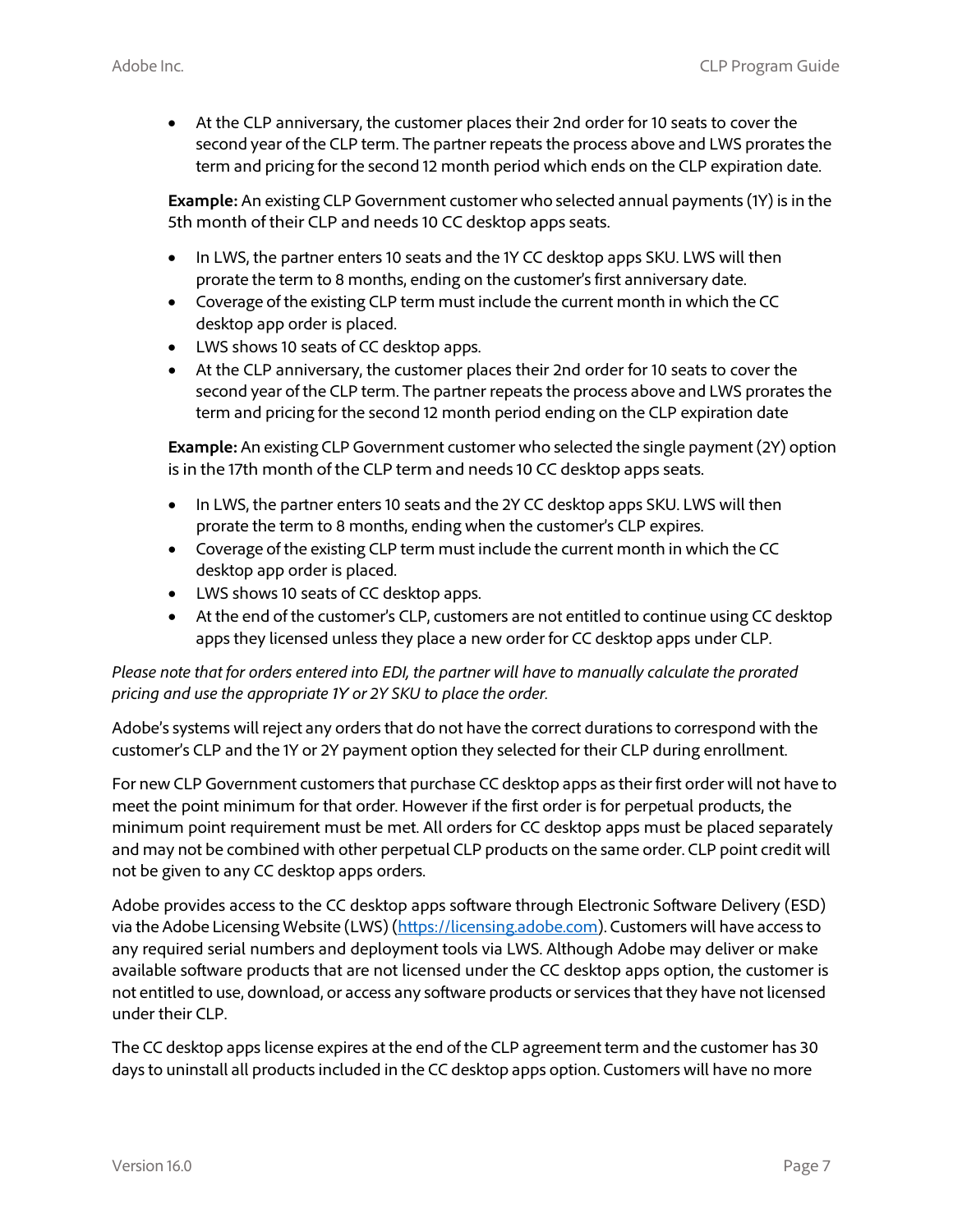than 30 days to determine alternative options and all licenses are subject to Adobe Compliance verification 30 days after the end of the agreement.

# **Product Availability**

Program Members are eligible to purchase any available productsin their region. Adobe may add or discontinue products at any time.

Adobe Creative products are no longer available through CLP but can be purchased through the Value Incentive Plan (VIP).

Lightroom may not be available in all regions. Please work with your reseller to determine if Lightroom is an option for your location.

# **Affiliates**

Program Members have the option of adding affiliates<sup>2</sup> to their membership. Affiliates are entities that are directly or indirectly under common ownership or control with the Program Member. Program Members can choose to list affiliates on the CLP membership enrollment form or allow affiliates to enroll separately.

Purchases made by the affiliates accumulate points under the Program Member's CLP membership, which contributes to the overall Discount Level. The same Discount Level is shared by the Program Member and all affiliates.

There are two types of affiliates that Program Members may have associated with their CLP membership: Member-listed Affiliates and Self-enrolled Affiliates. There are specific features that apply to each type of affiliate, and some features are shared by both.

**NOTE** For more information about renewals for affiliates, see *Affiliate* Renewals.

#### **Member-listed Affiliates**

Program Members may list eligible affiliates on their online enrollment<sup>3</sup> form enabling them to participate in the CLP membership. Member-listed Affiliates do not enroll into their own CLP membership but are able to purchase under the Program Member's CLP membership and receive the same Discount Level. Any orders placed by the Member-listed Affiliates accumulate applicable points towards the Program Member's CLP membership.

## **Self-enrolled Affiliates**

Any eligible affiliate that is listed on a Program Member's enrollment is also eligible to enroll separately as a Self-enrolled Affiliate. Participating as a Self-enrolled Affiliate requiresthe submission

2 As defined in the CLP Membership Agreement terms and conditions and/or the Glossary of Terms. 3 Known as Schedule A on the paper-based CLP Membership Agreement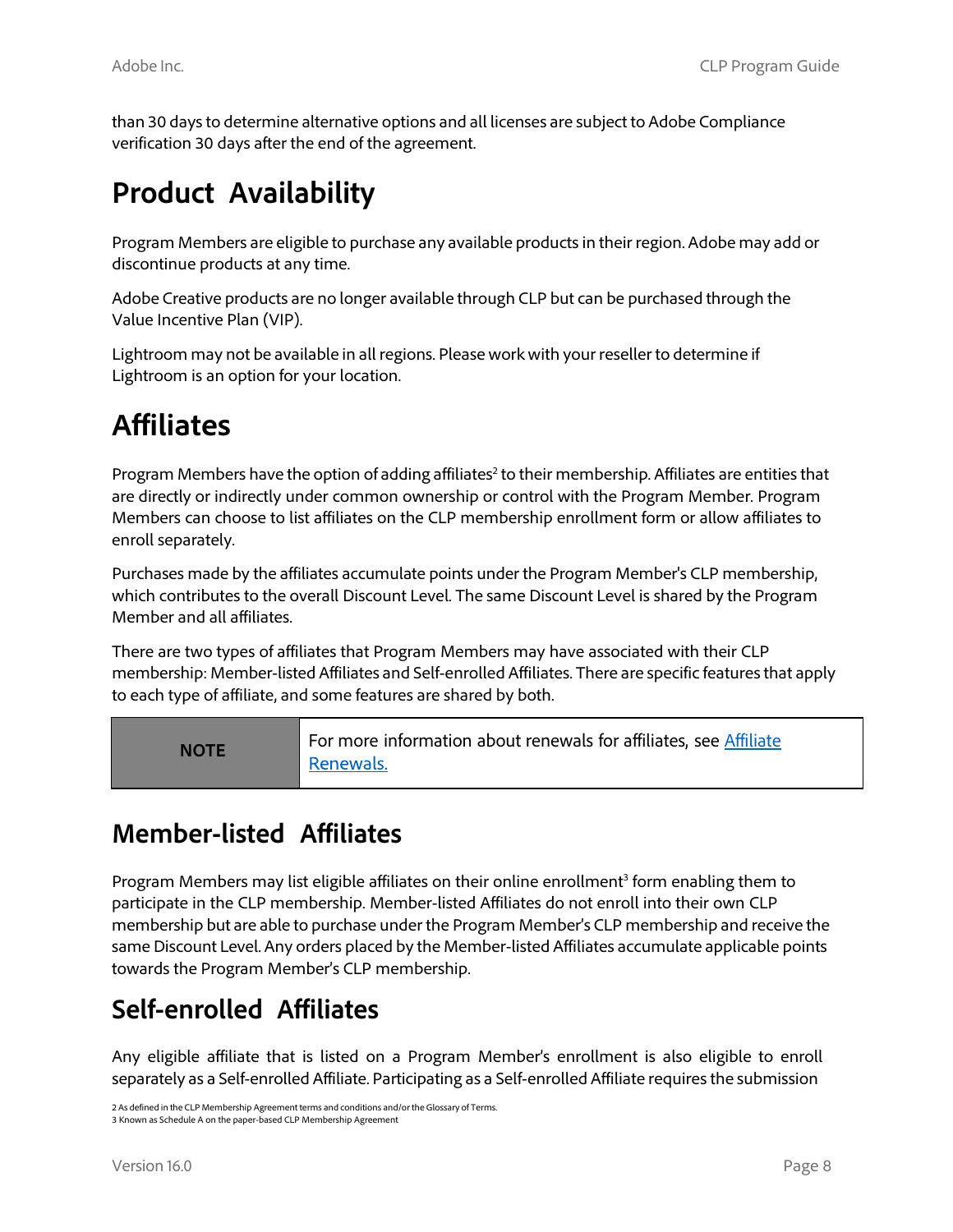of a separate enrollment form, which establishesseparate serial numbers. There is no minimum initial purchase required to establish Self-enrolled Affiliate status. Any orders placed by the Self- enrolled Affiliates accumulate applicable points toward the Program Member's CLP membership.

Program Members have the opportunity during their enrollment to set the enrollment options for Selfenrolled Affiliates to join the CLP membership. These options are to always allow, always deny, or require notification to the Program Member prior to enrollment of the affiliate. If the needs of the Program Member change about how Self-enrolled Affiliates are accepted into the CLP membership, they can adjust their preferences on the Licensing Website (LWS) https://licensing.adobe.com.

| <b>Affiliate Characteristics</b>                                      | Member-listed Self-enrolled |          |
|-----------------------------------------------------------------------|-----------------------------|----------|
| Points accumulated added to Program Member total                      | X                           | X        |
| Receives the same Discount Level as Program<br>Member                 | X                           | X        |
| Entity name must be listed on the Program<br>Member's enrollment form | X                           | X        |
| Participation ends when Program Member's CLP<br>membership expires    | X                           | X        |
| Must enroll separately via an enrollment form                         |                             | X        |
| Assigned unique CLP Agreement Number                                  |                             | X        |
| Assigned serial numbers that are different from the<br>Program Member |                             | $\times$ |

# **CLP Reseller**

A CLP Reseller is a reseller authorized by Adobe to offer the Adobe Buying Programs CLP membership program for Commercial, Education, and/or Government Program Members. (In this Program Guide the term "Reseller" is used to describe the entity from whom the Program Member orders Adobe software.)

# **End User ID Number**

Adobe establishes an End User ID number for each Program Member and each Self-enrolled Affiliate. Information about all orders for that Program Member or Self-enrolled Affiliate can be found within the Adobe Licensing Website [\(https://licensing.adobe.com\)](https://licensing.adobe.com/) using the End User ID. This number is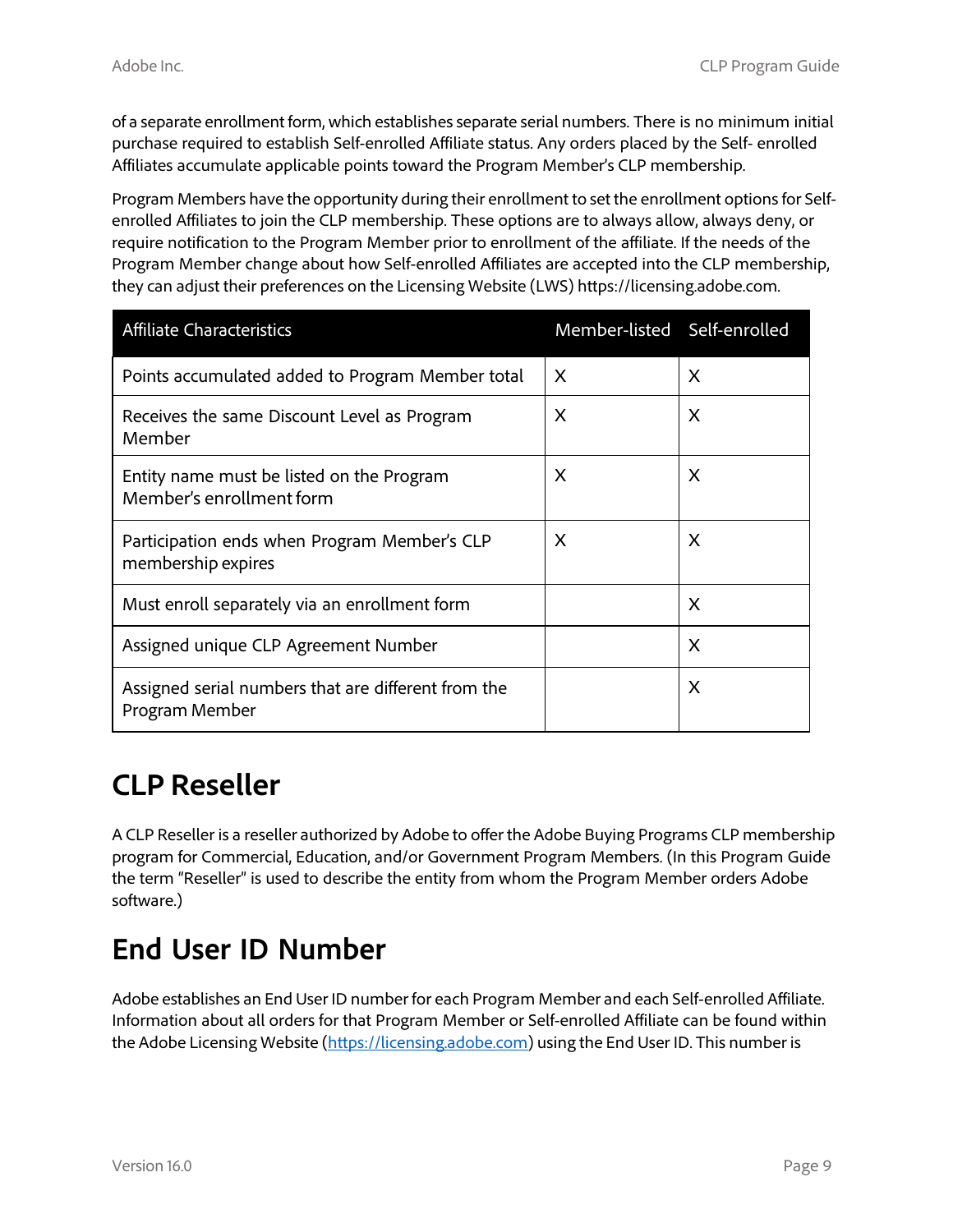different from the Program Member's CLP Agreement Number, which is valid only during the two-year duration of the CLP membership. Members retain the same End User ID even after a membership expires and a new one begins.

# **Adobe's Licensing Website**

The Adobe Licensing Website (LWS) [\(https://licensing.adobe.com\)](https://licensing.adobe.com/) allows Program Membersto access pertinent information about their membership including: detailed purchase history, LWS account information, product serial numbers and membership information such as expiration dates.

New Program Members receive an email containing instructions on setting up their LWS account, which includes information on how to use their email address as the login, and how to set a password for the CLP membership.

#### **Reports**

Program Members and their affiliates may print a CLP Purchase Summary from the Adobe Licensing Website (LWS). This document could be several pages long. Program Members may select a date range to create an online printable master document that includes all products licensed during the date range.

Program Members may run a Detailed Purchase History report that summarizes all orders reported to Adobe, with these restrictions:

- Program Members have accessto all of their orders as well as all orders of their affiliates, including those of any Self-enrolled Affiliate(s).
- Affiliates have access only to information about orders placed by that affiliate.

# **Customer Service**

Adobe Customer Service provides support for Adobe Buying Programs participants. Program Members may call 1-800-833-6687. Outside the U.S. and Canada, click on the corresponding location:

| Australia                                       | <b>Netherlands</b>    |
|-------------------------------------------------|-----------------------|
| Austria, Germany, Switzerland (German Speaking) | <b>New Zealand</b>    |
| Belgium, France, Switzerland (French Speaking)  | Spain                 |
| Italy, Switzerland (Italian Speaking)           | Southeast Asia        |
| Japan                                           | Sweden                |
| Latin America                                   | <b>United Kingdom</b> |

All other locales go to Adobe Buying [Programs](https://helpx.adobe.com/contact.html?step=ZNA-vip_stillNeedHelp) Help for additional contact information or contact your local reseller.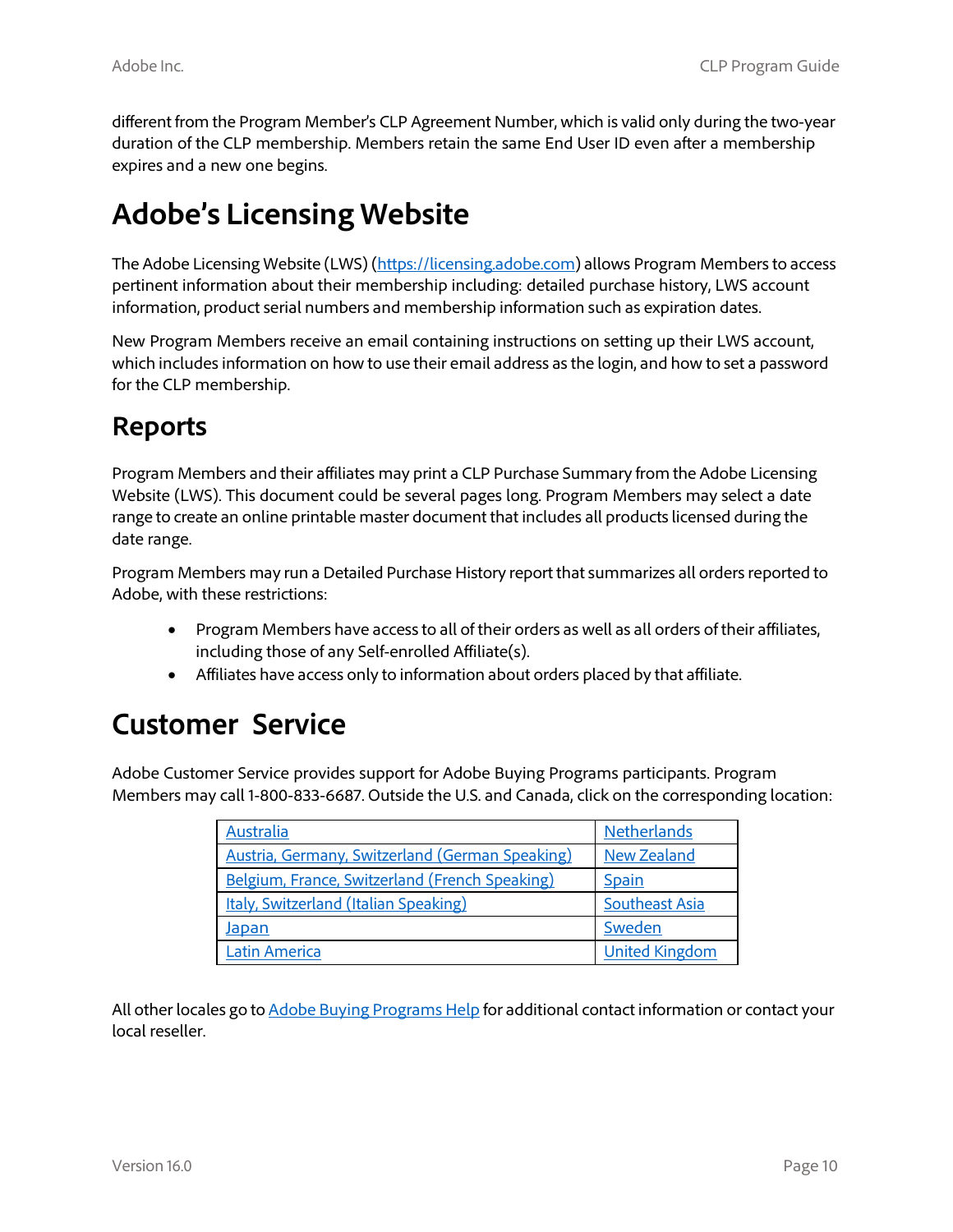# **How to Order**

Program Members work directly with a Reseller of their choosing to place orders for Adobe software.

#### **Initial Order**

Within 30 days of receipt of the CLP Agreement Number, the Program Member must submit a purchase order for an initial order to their Reseller. This order must meet the minimum point level selected in the CLP Membership Agreement. The Program Member then receives an order confirmation email that includes directions for accessing serial numbers for the products it ordered.

If this purchase order does not meet the minimum point value for the selected Discount Level, the order is not processed, serial numbers are not generated, and the order is returned for correction. If the Program Member does not correct and resubmit the order within 30 days, Adobe sends the Program Member an email notice indicating the initial order has not been received. Adobe may terminate or suspend the CLP membership if the initial order is not met within 45 days.

## **Reorders and Additional Orders**

Reorders and additional orders can be placed through the Program Member's Reseller at any time and will receive the same discount as the initial order until the time that the Program Member accumulates enough points to receive a greater discount.

After the initial order, there is no minimum point requirement.

#### **License Purchase Requirements**

Program Members and affiliates are responsible for placing orders for licenses within thirty (30) days of the date that Software isinstalled and/or deployed or otherwise used or made available for use by the Program Member or an affiliate.

#### **License Certificates**

Adobe provides a PDF certificate of each transaction that occurs. The certificate is automatically generated and posted to the Program Member's account in LWS and is provided for the customer's information only. A License Certificate is not considered proof of purchase for license compliance purposes. Details in the Certificate include:

- Address
- Adobe End User ID
- Adobe Order Number
- Certificate ID
- CLP Agreement Number
- End User Name
- End User PO (purchase order)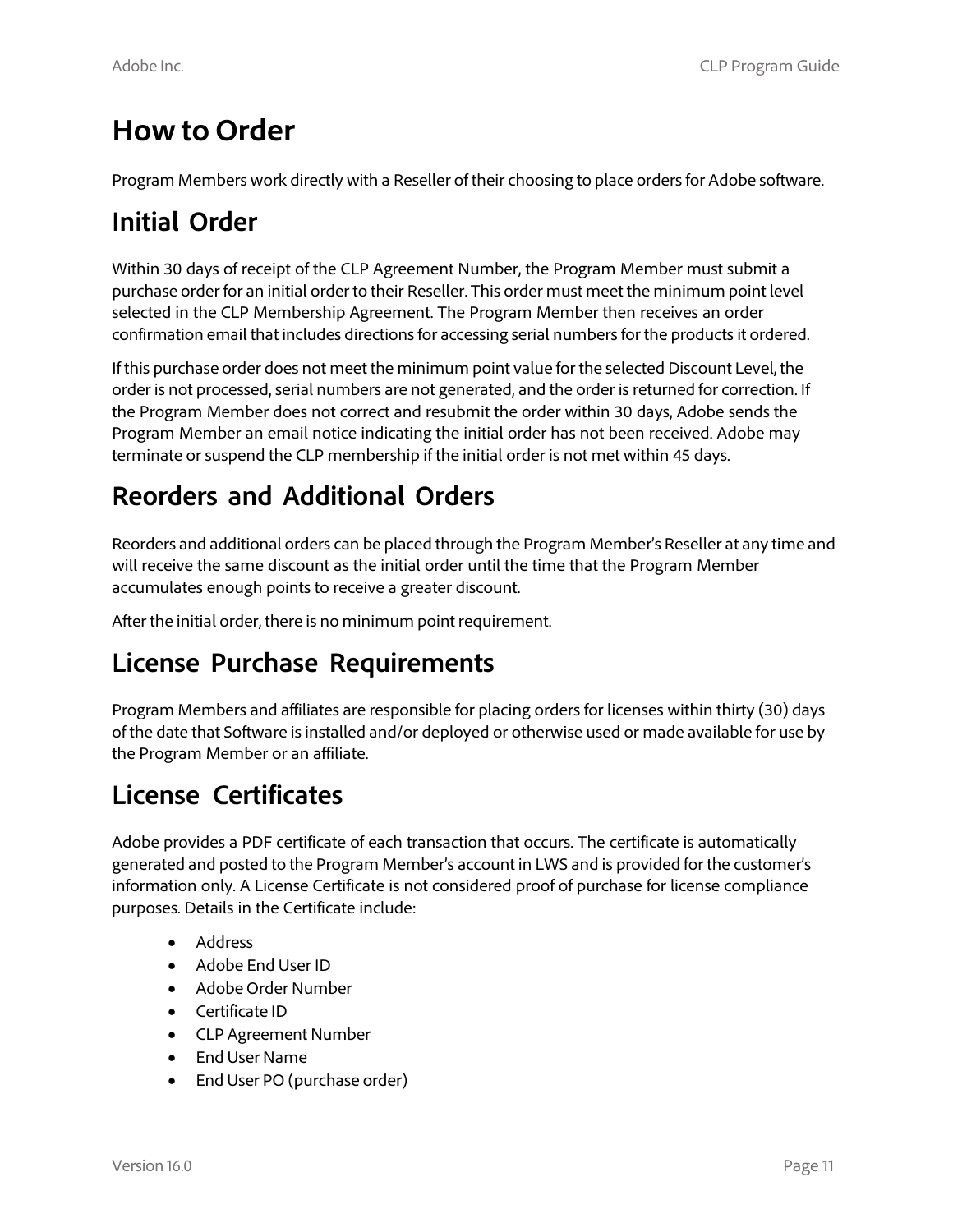- Licensing Program
- Products Licensed
- Quantity licensed
- Quantity returned, transferred, or upgraded
- Serial Numbers
- SKU Description
- SKU Number
- Stamp or other mark on certificate that indicates if the order is Returned, Upgraded, or **Transferred**
- Start and end datesfor License, Upgrade Plan, Technical Support
- Total Product Point Value

# **Media and Documentation**

Documentation is available online for most Adobe desktop products. Program Members may order any software media that they require. Quantities must not exceed the number of licenses being ordered and/or owned.

# **Electronic Software Delivery (ESD)**

For the CLP membership, Adobe provides Electronic Software Delivery (ESD) for most products via the Adobe Licensing Website (LWS) (https://licensing.adobe.com). Program Members can only download products for which they currently have licenses, and some of the Adobe products may not be available through ESD. Adobe Customer Service can assist Program Members with ESD download issues.

Adobe provides the Program Member's Program Administrator, Self-enrolled Affiliates' Program Administrators, and any Deploy-to contacts listed on an order with access to a secure ESD server. These contacts may download any purchased Adobe desktop software product, provided they meet the conditions outlined in the License Purchase Requirements section on License Purchase Requirements.

The Program Administrator may grant additional users access to LWS with rights to use ESD, and may also transfer their administrative rights to a different contact within the organization.

**NOTE**

The number of downloads for each product is tracked on the download site and is available for Program Members to view on the ESD download screen.

#### **Serial Numbers**

Program Members are issued one serial number for each specific product as defined by version, language, and platform except for products that come in both Macintosh® and Windows® versions. For these products, Program Members receive serial numbers for both platforms, even when only one platform is licensed.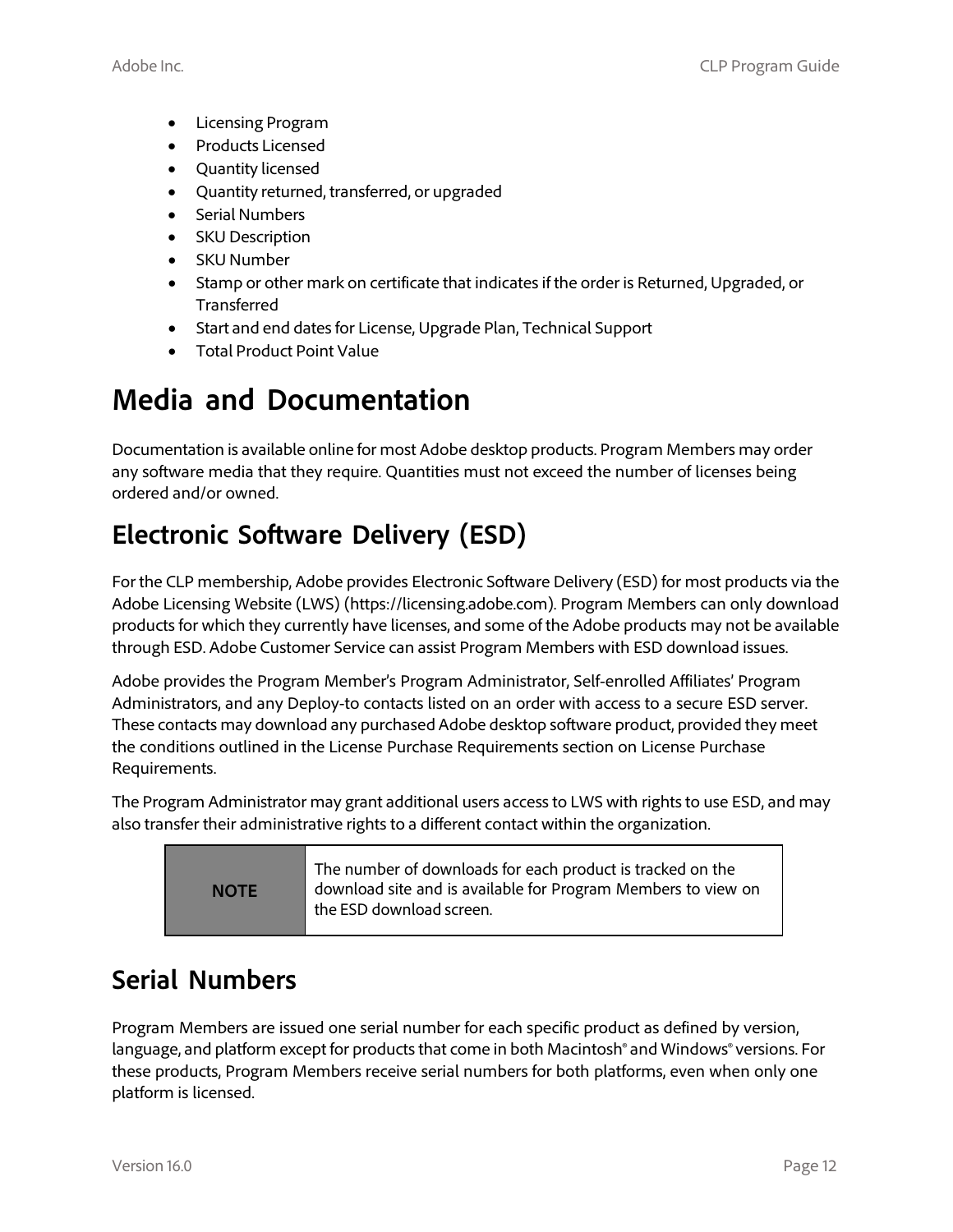Program Members use their respective serial numbersfor all installations of a given product. Serial numbers do not change when CLP memberships are renewed aslong asthe same End User ID is selected on the enrollment.

Program Members can retrieve serial numbers by logging into LWS and following the online instructions.

# **Improving Discount Levels**

Program Members may achieve a better Discount Level asthey and their affiliates continue to make purchases throughout the term of the CLP membership.

#### **Re-leveling**

On the 14th day of each month, Adobe reviews the total points purchased by each Program Member, including its affiliates, from the effective date of the Program Member's CLP membership through the 14th of that month. Only the points from orders that are placed and fulfilled on or by the 14th are considered in the monthly review of a Program Member's total points. For orders placed on the 14th but not fulfilled on the 14th, the points from these orders are included in the following month's point total review.

If a Program Member's total points accumulated through the 14th of the month have qualified the Program Member for the next Discount Level, beginning on the 15th of that month, the Program Member is eligible for the higher level. Adobe sends notification of the improved Discount Level to the Program Member's Program Administrator and the Program Administrator of each Self-enrolled Affiliate. Program Members are responsible for informing any other resellers with whom they do business of their improved Discount Level eligibility.

**Example:** Adobe receives an order from a CLP Reseller for ABC Company on July 10. ABC Company's CLP membership was effective as of April 3rd. On July 14th, Adobe calculates the total points for all orders placed and fulfilled by ABC Company and its affiliates from April 3rd to July 14th. If the total points put ABC Company in the next Discount Level, Adobe automatically changes the Program Member's Discount Level effective July 15th and notifies the Program Member.

**Example:** Adobe receives an order from a CLP Reseller for XYZ University on July 17th. Because the monthly point calculation takes place on the 14th, this order is added into the XYZ University's August 14th Discount Level validation. If the total points on August 14th put the XYZ University in the next Discount Level, the change takes effect August 15th.

| <b>NOTE</b> | Returns may result in a CLP being re-leveled to a lower<br>Discount Level. |
|-------------|----------------------------------------------------------------------------|
|-------------|----------------------------------------------------------------------------|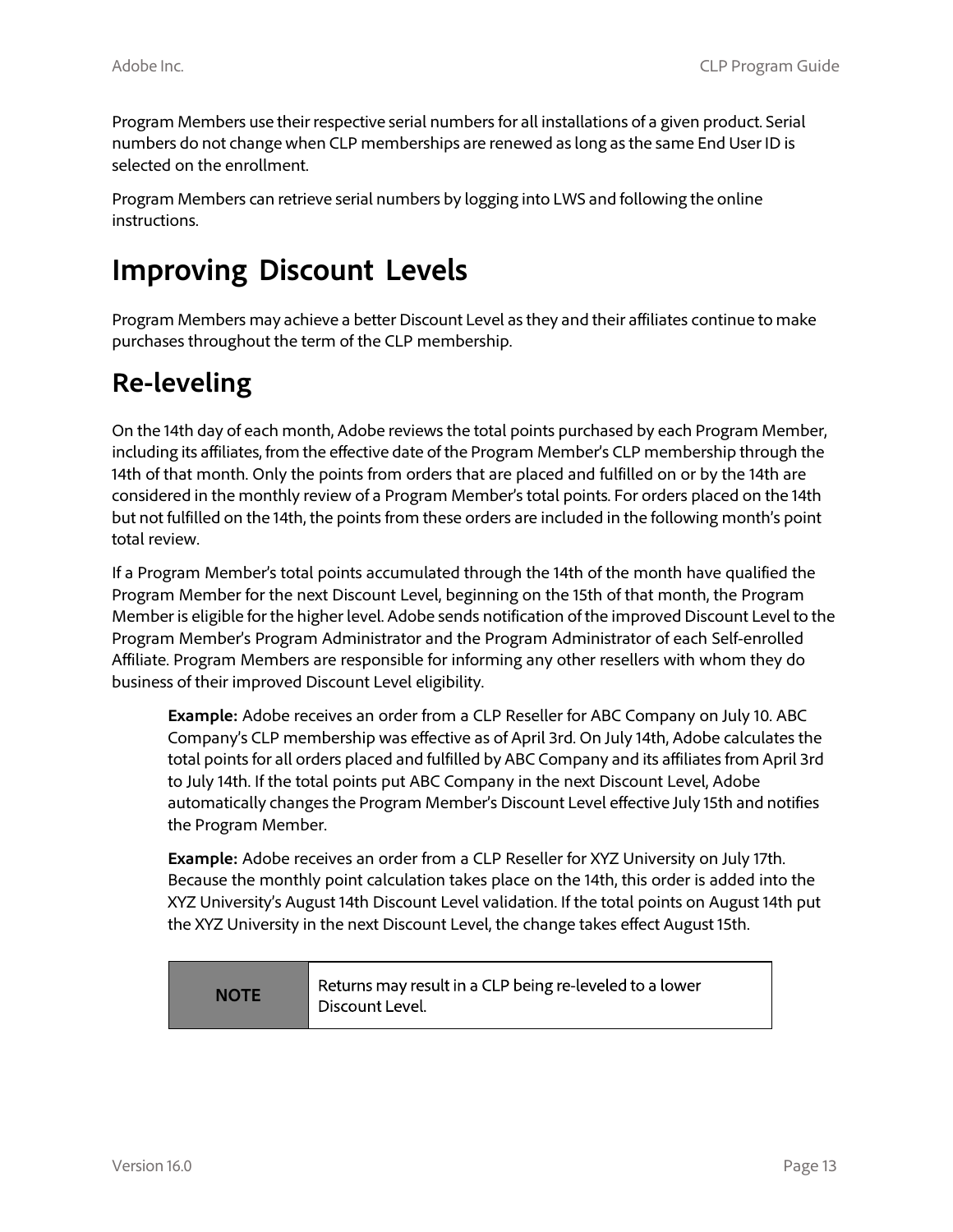#### **Returns**

Purchases made under a CLP membership may only be returned for one of the following reasons:

- The Program Member does not agree with the terms and conditions of the End User License Agreement (EULA).
- The wrong product, platform, or quantity was delivered. (This could include Adobe shipping the item requested on the Reseller's purchase order, but this information does not match what the Program Member ordered.)
- The Program Member receives a duplicate shipment or duplicate billing (due to a duplicate purchase order from the Reseller).
- The Program Member cancels the order (before receiving the order but after Adobe has shipped it).

Adobe must approve and issue a Returned Materials Authorization (RMA) for any return request. The Program Member must make the return request within 30 days of the original license order date. The request must state the reason for the return and provide proof of the original order date.

In order to issue credit, Adobe must receive, within 30 days of issuing the RMA, an Adobe Letter of Destruction (LOD) with an original authorized signature from the Program Member. The Reseller will provide the letter's wording.

If a return is approved, the Program Member's point totals are adjusted in the next month's report, and Adobe sends a confirmation email to the Deploy-to contact person (end user) listed on the order.

A Program Member may make a partial return of an order. However, Adobe may reject any partial return that would cause a decrease in the Program Member's Discount Level.

Following are some return examples that might affect Discount Level:

**Example:** LMN, a government organization, is at Discount Level 3 (a 300,000-point minimum), and it has 355,000 points. LMN decides to cancel its latest order before receiving it; the cancelled order is equal to 60,000 points. The next time LMN's points are re-evaluated, the reduction in points will re-level LMN to Discount Level 2. (355,000 - 60,000 = 295,000)

**Example:** ABC Company placed an initial order for 1000 licenses of Acrobat worth 300,000 points placing them in Discount Level 3. Before making any additional purchases, ABC Company submitted a return of 500 licenses. The return will reduce their accumulated points to 150,000, which is Discount Level 2. Adobe may reject the return until ABC Company amends its CLP membership to the new level.

**Example:** XYZ University wishes to return 100% of itsinitial order. It must submit a new order that meets the minimum initial point requirement in order to continue its CLP membership.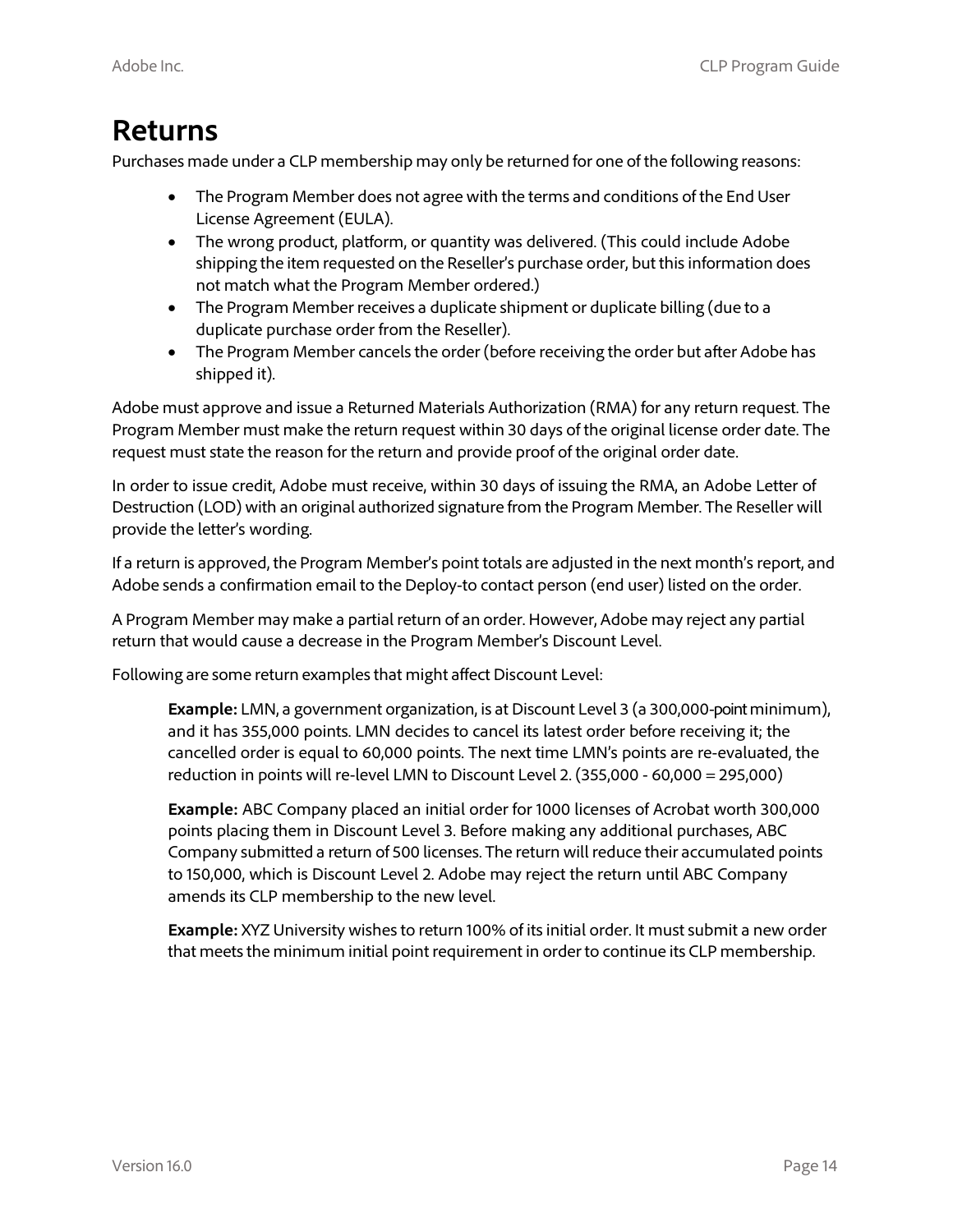# **Upgrade Plan**

Under Upgrade Plan, Program Members pay for the right to receive any upgradesthat Adobe makes generally available for Adobe perpetual software licenses during the term of their Upgrade Plan coverage. Upgrade Plan is no longer available with newly purchased licenses or CLP agreement renewals. Current Upgrade Plan coverage will remain in effect until the Program Member's Upgrade Plan expires on their next CLP membership expiration date.

If Adobe discontinues a product for which a Program Member has ordered an Upgrade Plan, Adobe does not refund Upgrade Plan fees. In addition, Adobe does not provide any refunds, or credits for unused portions or pro-rations of Upgrade Plan.

# **CLP Membership Renewals**

At the end of the two (2) year CLP membership, Program Members wishing to participate in another two (2) year CLP membership may be given the option of renewing<sup>4</sup>. Program Members keep the serial numbers and the End User ID from their prior CLP membership. However, the renewal CLP membership is assigned a new CLP Agreement Number.

Early renewal does not change the Program Member's anniversary date.

#### **Renewal Notification**

Adobe notifiesthe Program Member in advance of their CLP membership expiration date and that their CLP membership is due for renewal. Renewals should be submitted 10 days before the CLP membership expiration date to be executed on time.

#### **Renewal Requirements**

Program Members who wish to enroll in the program for an additional two-year membership are required to re-enroll online.

The initial purchase for a CLP membership renewal is waived when the Program Member's total points accumulated under the previous CLP membership are equal to or greater than the minimum point requirement of any given Discount Level. To determine if a Program Member qualifiesfor renewal without an initial purchase, they should compare their existing point total to the minimum Discount Level values of the CLP membership. If the point total is equal to or greater than the minimum point requirement of any Discount Level under the CLP membership, then the Program Member may renew at that level with no initial purchase.



<sup>4</sup> If the CLP program is being made available atsuch time.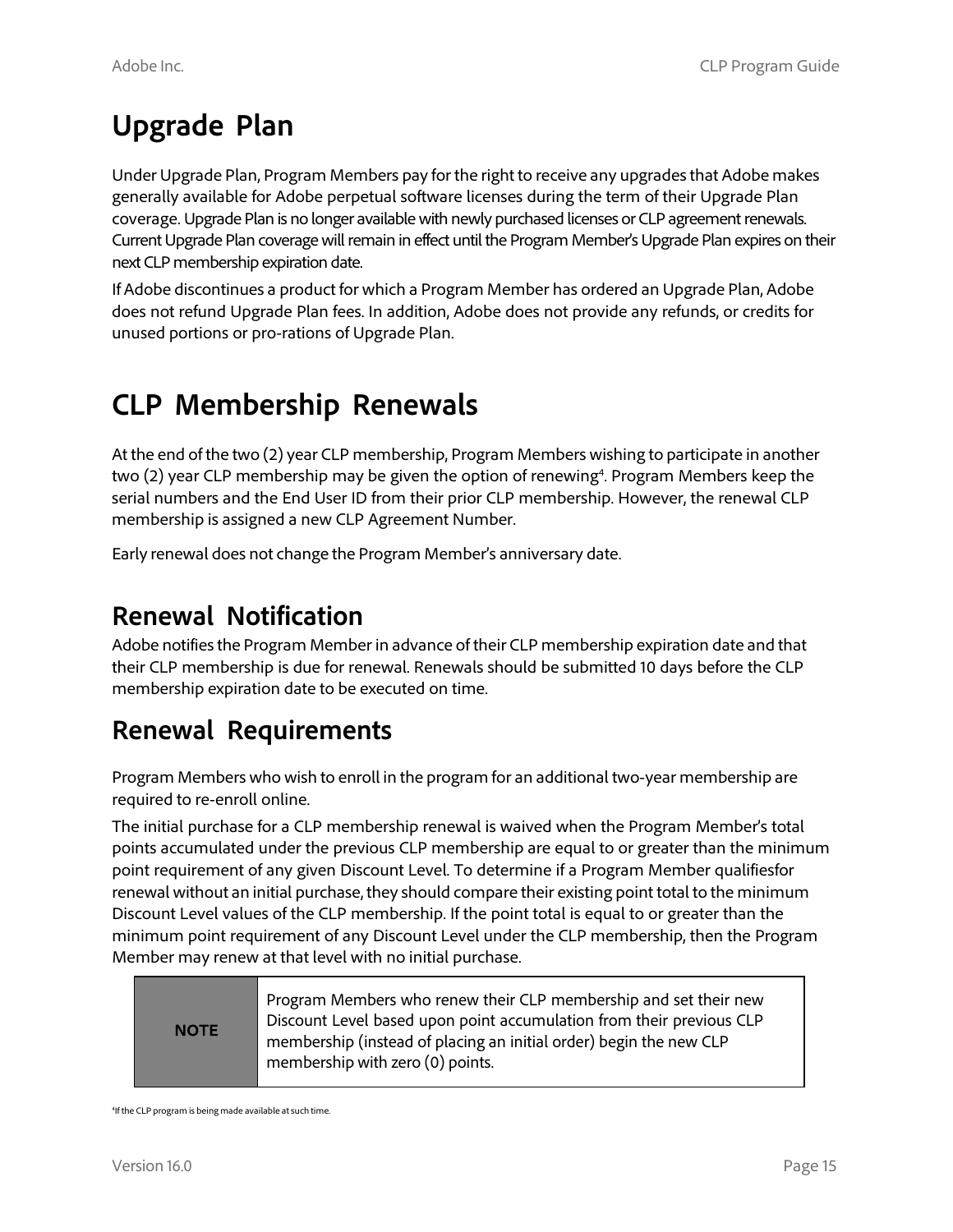#### **Renewal Examples**

The following examples are based on Commercial Program Members in U.S. and Canada that select Discount Level 1 (minimum point value: 8,000).

**Example:** The Program Member's initial order is valued at 8,000 points. Over the term of the two-year CLP membership, the Program Member places additional orders valued in total at 17,000 points. At the end of the CLP membership, the Program Member has accumulated 25,000 points. The Program Member compares their 25,000 points to the minimum points required for Discount Level 1 (8,000 points) and Discount Level 2 (100,000 points). The Program Member finds that they have exceeded the minimum point requirement for Discount Level 1 but have not exceeded the minimum point requirement for Discount Level 2. The Program Member may renew into Discount Level 1 with no initial purchase required.

**Example:** The Program Member's initial order is valued at 100,000 points. Over the course of the 2-year CLP membership, the Program Member places additional orders valued in total at 260,000 points. At the end of the CLP membership, the Program Member has accumulated 360,000 points. The Program Member compares their 360,000 points to the minimum points required for Discount Level 2 (100,000 points) and Discount Level 3 (300,000 points). The Program Member finds that they have exceeded the minimum point requirement for Discount Level 2 and Level 3. The Program Member may renew into Discount Level 3 with no initial purchase required.

#### **Affiliate Renewals**

Affiliates wishing to participate in the CLP membership after the expiration of their initial membership may do so after the Program Member has re-enrolled.

If a Program Member does not renew the CLP membership for any reason, the associated affiliate may not renew.

# **CLP Membership Policies**

In addition to the CLP membership details already described, Adobe maintains the following CLP membership policiesto ensure that Program Membersfully understand the membership and software use requirements under the program.

## **Backward Licensing**

Adobe allows Program Members to order a current version license, but use one version back as long as the customer already owns a license of the prior version. Qualifying members can contact Adobe Customer Service to request access to a previous version of perpetual licenses via ESD (if available) up to one version back. Even when using an earlier version, the Program Member must follow all guidelines of the current- version EULA. Media, documentation, and/or support for older product versions may no longer be available.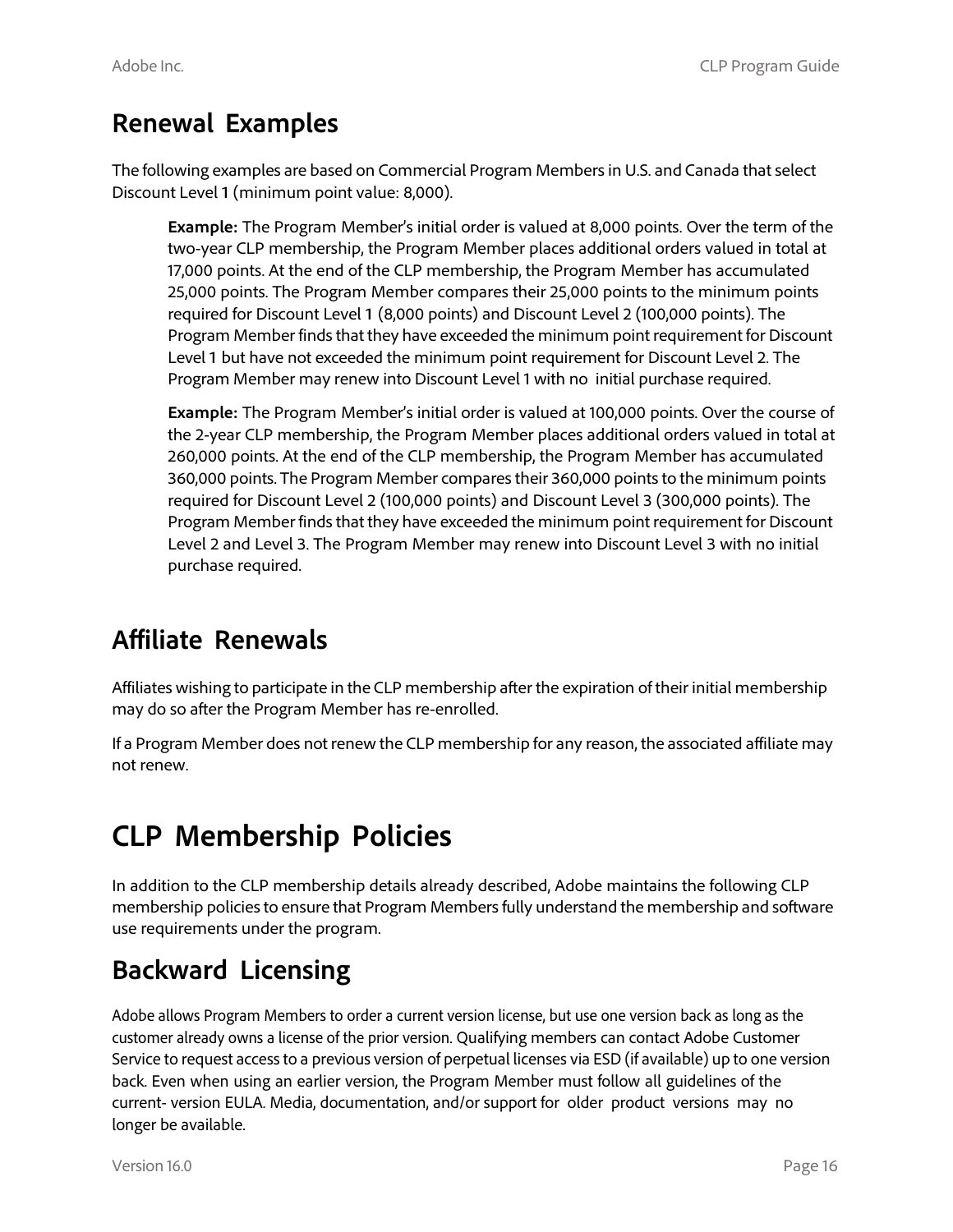For example: ABC Company currently uses Acrobat X throughout the company and needs 100 additional licenses, but Adobe now sells Acrobat XI. ABC Company may purchase the 100 licenses as Acrobat XI, but install Acrobat X. However, those 100 licenses have to follow the Acrobat XI EULA.

#### **Cross-language Licensing**

Licenses sold in a specific language grant use rights to that language. Licenses sold with the designation of "All" as their language do allow Program Members to deploy the product in any language they choose.

#### **Cross-platform Licensing**

Program Members receive product serial numbers and media, if ordered, for both Windows and Mac as long as the product is available for both Windows and Mac and the two platforms are at the same version. Program Members can choose to use either platform, so long as the total number of licenses being used does not exceed the number purchased.

#### **End User License Agreement**

All use of the product is governed by the End User License Agreement (EULA) for the product, which usually must be accepted by electronic click through. EULAs may be found at [\(http://www.adobe.com/legal/licenses-](http://www.adobe.com/legal/licenses-%20%20terms.html) terms.html). Where the CLP Membership Agreement terms and conditions conflicts with a EULA, the CLP Membership Agreement terms and conditions supersedes the EULA, but only as is necessary to resolve the conflict.

#### **Worldwide Currencies**

Adobe publishes CLP pricing for Resellers in USD, EURO, GBP, AUS, and the Japanese Yen. A price list for Resellers is published in each currency, based on established exchange rates.

| <b>NOTE</b> | The price lists may or may not represent the same price worldwide. Pricing may vary<br>based on exchange rates and other factors.                 |
|-------------|---------------------------------------------------------------------------------------------------------------------------------------------------|
|             | A Program Member's worldwide CLP membership does not necessarily guarantee<br>the same pricing worldwide, only access to the same Discount Level. |

All fees for the Licenses andSupport are determined by the Reseller. Adobe does notset the pricing that Resellers may charge and the Program Member isfree to negotiate fees directly with Resellers. In matterssuch as price, delivery, method of installation and payment terms must be agreed between the Program Member and its Reseller.

Adobe sets the following standards about currency and transactions:

- Each worldwide region has a designated single currency.
- Resellers are required to transact each order with Adobe in the appropriate regional currency.
	- $\circ$  Worldwide Resellers may choose to transact orders in other local currencies; however,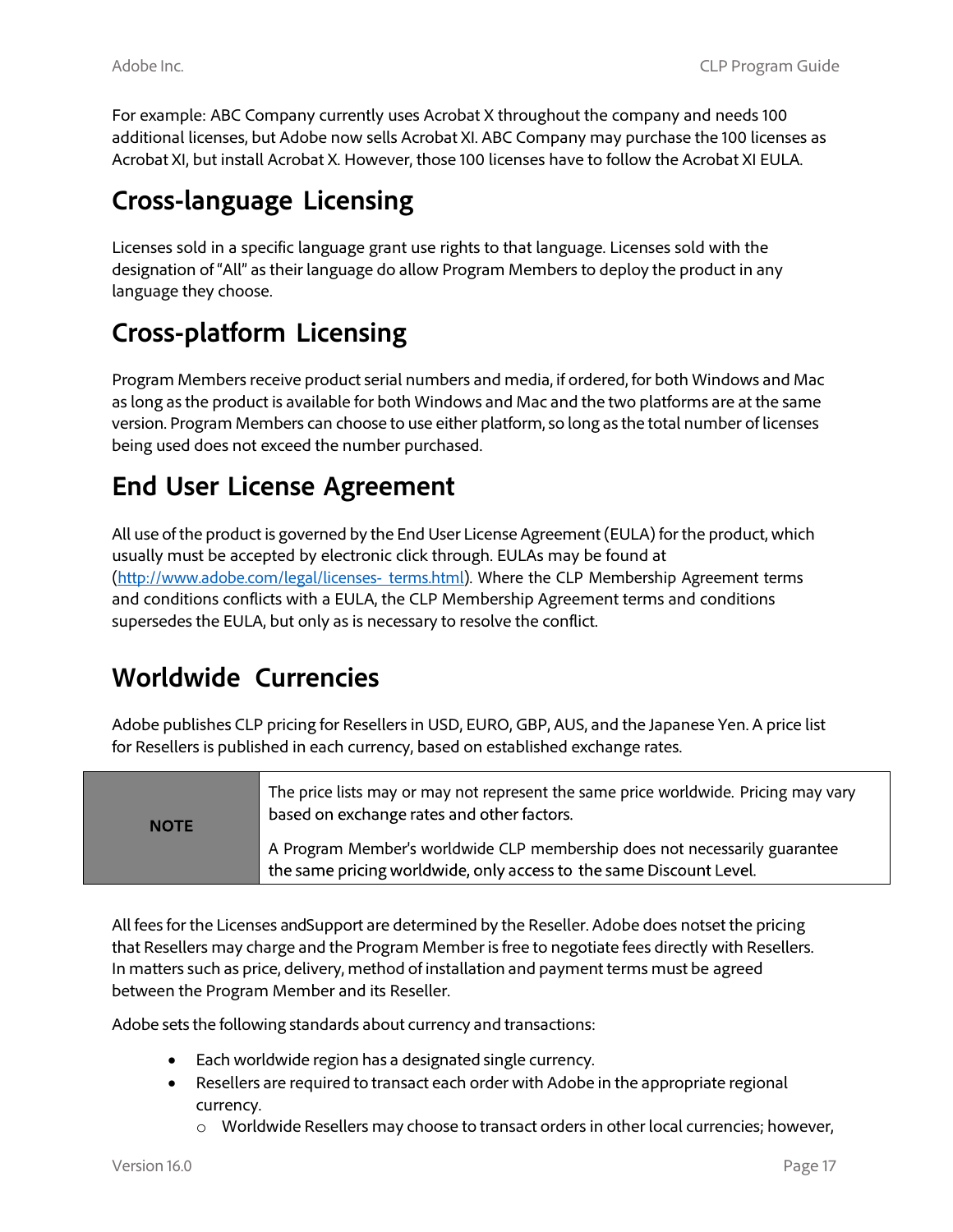they must complete each transaction with Adobe in the appropriate regional currency.

• The appropriate regional currency is determined based on the end user address where the order is being deployed or shipped (the Deploy-to address).

| Deploy-to Region (Country)                                                                                                    | <b>Currency</b> |
|-------------------------------------------------------------------------------------------------------------------------------|-----------------|
| <b>US and Canada</b>                                                                                                          | <b>USD</b>      |
| Latin America (Including Mexico and the Caribbean)                                                                            | <b>USD</b>      |
| <b>UK</b>                                                                                                                     | <b>GBP</b>      |
| Europe (All EU and EFTA countries)                                                                                            | <b>EURO</b>     |
| Deploy-to Region (Country)                                                                                                    | <b>Currency</b> |
|                                                                                                                               |                 |
| Rest of Europe (All non-EU/EFTA countries in Europe<br>and Eastern Europe)                                                    | <b>USD</b>      |
| Middle East and Africa                                                                                                        | <b>USD</b>      |
| Asia Pacific (Includes China, Taiwan, all of Southeast<br>Asia, India, and all other countries in Asia and excludes<br>Japan) | <b>USD</b>      |
| Australia and New Zealand                                                                                                     | <b>AUS</b>      |

The following table lists the currency for each country or region:

## **Transfer of License**

Adobe's product EULAs may permit the transfer of software licensesto another person or legal entity. However, CLP licenses may not be transferred as broadly, and any CLP license transfer must meet the terms of the CLP Agreement and the transfer policy requirements outlined below. Program Members may transfer CLP licenses may transfer to any TLP customer, CLP Program Member and/or Selfenrolled Affiliates of a different CLP Program Member, such as when it becomes necessary due to mergers, acquisitions, consolidations, or divestitures. The following is the policy for the transfer of a license:

• Program Members may transfer licensesto any other qualifying Program Member or Self-Enrolled Affiliate of another CLP Member, as well as to any organization participating in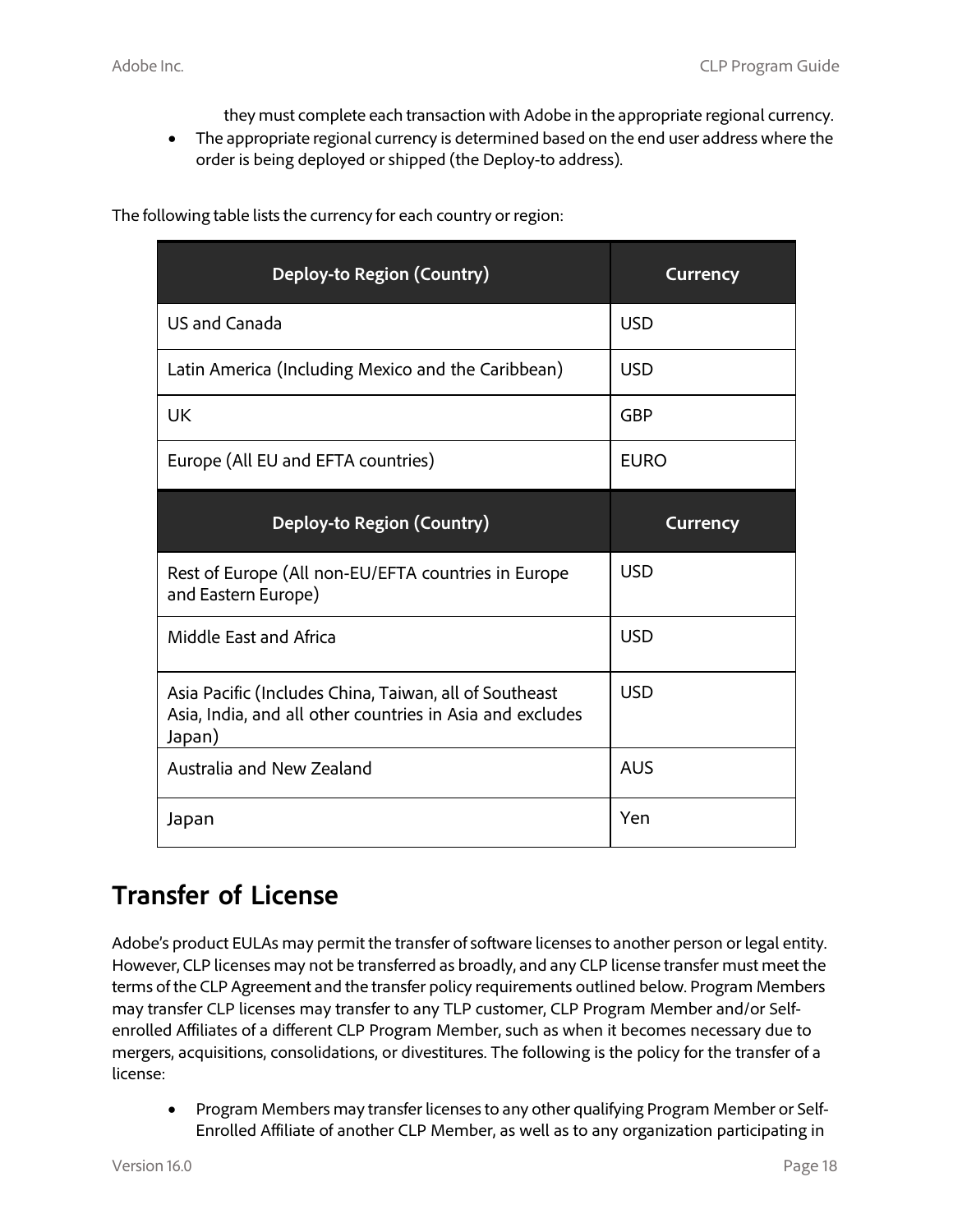TLP.

- Both the previous and new licensees must complete and sign the Transfer of License form.
- The new licensee must agree to the terms of the EULA.
- The transferor must destroy all copies the software and all printed materials.
- License transfers include all current version and all previous versions of a given product.
- CLP points credit transfers to the new licensee. TLP points are not creditable towards CLP.
- Active Upgrade Plan for a license must be transferred along with the license.
- Transfer of licenses must be done within the same region & market segment in which they were originally acquired (Worldwide CLP Members are permitted to transfer licenses outside of the original region).
- Transfers of licenses are not intended to correct order errors, name or address changes, or managing licenses internally for customers.
- Transfers across market segments are not permitted.
- Media and ESD entitlement is not transferable.
- Transfers within an End User to a different Deploy to are not permitted.

# **Termination**

Termination is when the CLP Membership Agreement between Adobe and a Program Member or Self- enrolled Affiliate ends prior to the time the CLP membership is scheduled to end.

> Any Upgrade Plan purchased during the CLP membership is forfeited when a CLP membership is **NOTE** terminated.

A Program Member or Self-enrolled Affiliate may voluntarily terminate their membership by contacting Adobe. Adobe or Program Member may terminate the CLP Membership Agreement with or without cause on sixty (60) days prior written notice as defined in the CLP Membership Agreement.

The termination of the CLP membership by a Program Member includes the termination of membership for the Program Member's affiliates. If a Self-enrolled Affiliate voluntarily terminates their membership, the Self- enrolled Affiliate will no longer make purchasesthat contribute to the Program Member's accumulated points.

Adobe also reserves the right to terminate or suspend a CLP membership for failure to place an initial order. For more information, see Initial Order on page 11.

# **Use of Information**

Adobe may use information about Program Members or affiliates for purposes of administering the CLP membership and for fulfilling its obligations under the CLP Membership Agreement. Such information may be used among Adobe entities worldwide and among Resellers worldwide. This includes but is not limited to, the following:

• Sharing necessary program information of any Program Member or affiliates, including CLP Agreement Number, End User ID, and name and contact details of a CLP Program Administrator, with its Reseller and with Adobe entities involved in program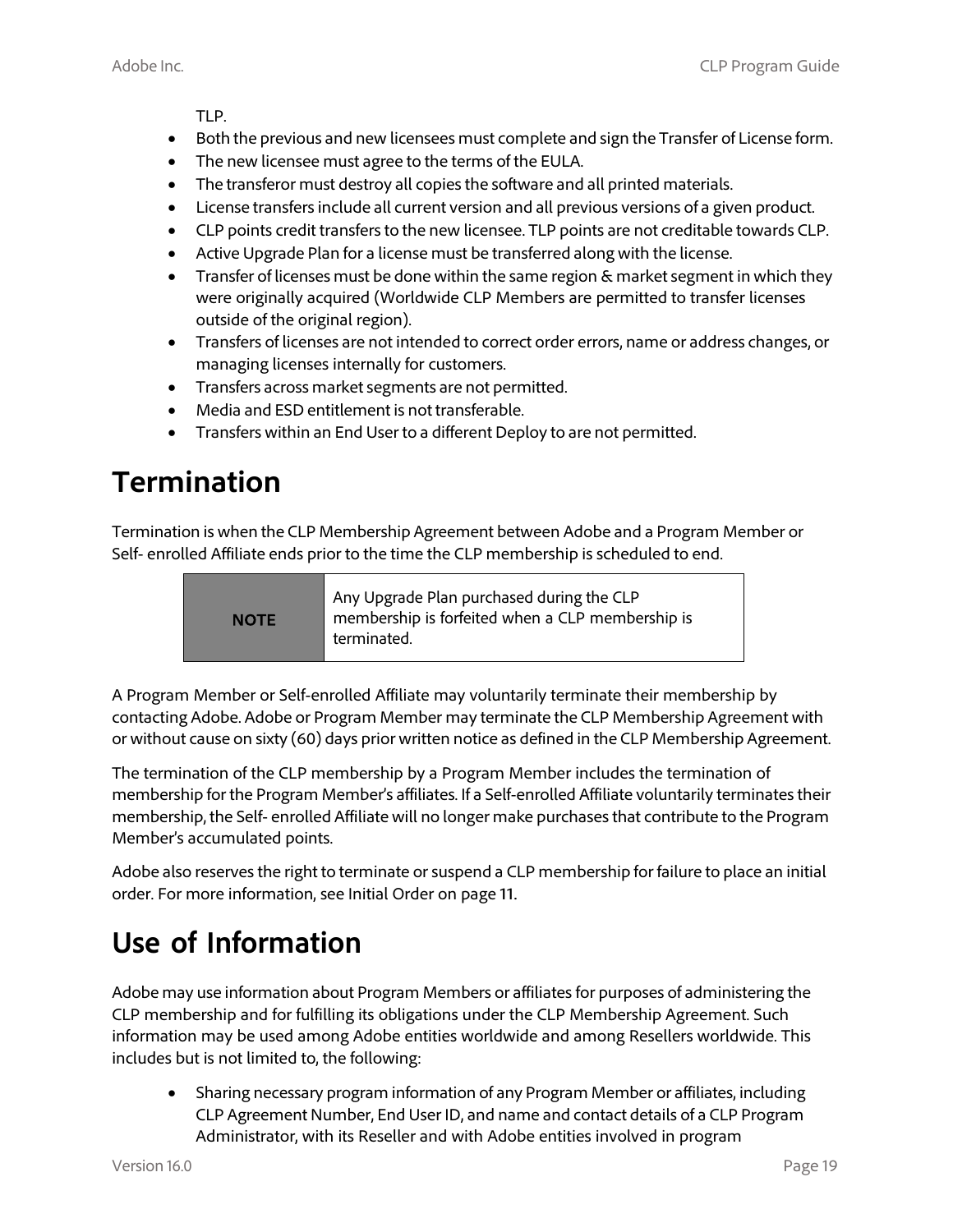administration, wherever they may be located.

- Sharing information about a Program Member with its affiliates, or vice-versa
- Adobe will use the name and contact details of a Program Member, Program Administrator, or affiliate Program Administrator to send program related communications to such licensing contacts. This includes, but is not limited to, notices of upgrades, program changes, and notice of discontinuance of SKUs.
- Program Members will have the ability to view all program and order information for all of its affiliates, while affiliates members will only have access to information for orders placed by their own organization.

# **Glossary of Terms**

**Account Type —** an organizational entity of a specific user type (e.g. End User, Deploy-to, etc.), not an individual that accesses the Licensing Web Site.

**Channel Partner —** either a Reseller or a Sold-to Partner.

**CLP Reseller —** any channel partner authorized to sell CLP. Formerly known as Adobe License Center or ALC.

**Commercial Affiliate —** any corporation, firm, partnership or other entity that haslegal personality that directly or indirectly owns, is owned by, or is under common ownership with a CLP Program Member of at least 50 percent (%) of its equity (or such lesser percentage that is the maximum allowed to be owned by a foreign corporation in a particular jurisdiction).

**Cross-platform license —** where available, each Macintosh® or Windows® license for a product at the same version on both platforms entitles the user to run the software on either platform, but not on both. The CLP Program Member receives both a Macintosh and a Windows serial number with each transaction for every product license. Cross-platform licensing only appliesto Macintosh and Windows platforms, not to other platforms such as UNIX, Linux, and so on.

**Default Contact —** receives communications from Adobe if the original contact intended to receive the communication is no longer a part of the organization (i.e. Resellers and Deploy-to's). For example, if a contact person listed on an order has been removed from your organization, the Default Contact person will receive any subsequent communications regarding that order.

**Deploy-to —** person, location, or other information about where an Adobe product is being used or deployed. Channel Partners and Resellers are not allowed to be a Deploy-to contact person on an order. If the customer would like the Channel partner to have access to their account, they can add the Channel Partner as a Deploy- to contact.

**Discount Level —** pricing level that a CLP Program Member achieves under CLP, based on the Program Member's initial order value plus incremental order values. The level is determined by the total point value of the products and Upgrade Plan ordered by the Program Member and its affiliates.

**Education Affiliate —** an entity that haslegal personality, and are related schools, colleges, and/or universities under the ownership or control of the educational institution that isthe CLP Program Member.

Version 16.0 Page 20 **"End User License Agreement"** or **"EULA" —** Adobe'sthen current Software Product End User license agreement(s) and/or terms of use for the relevant Software Product, that is included with each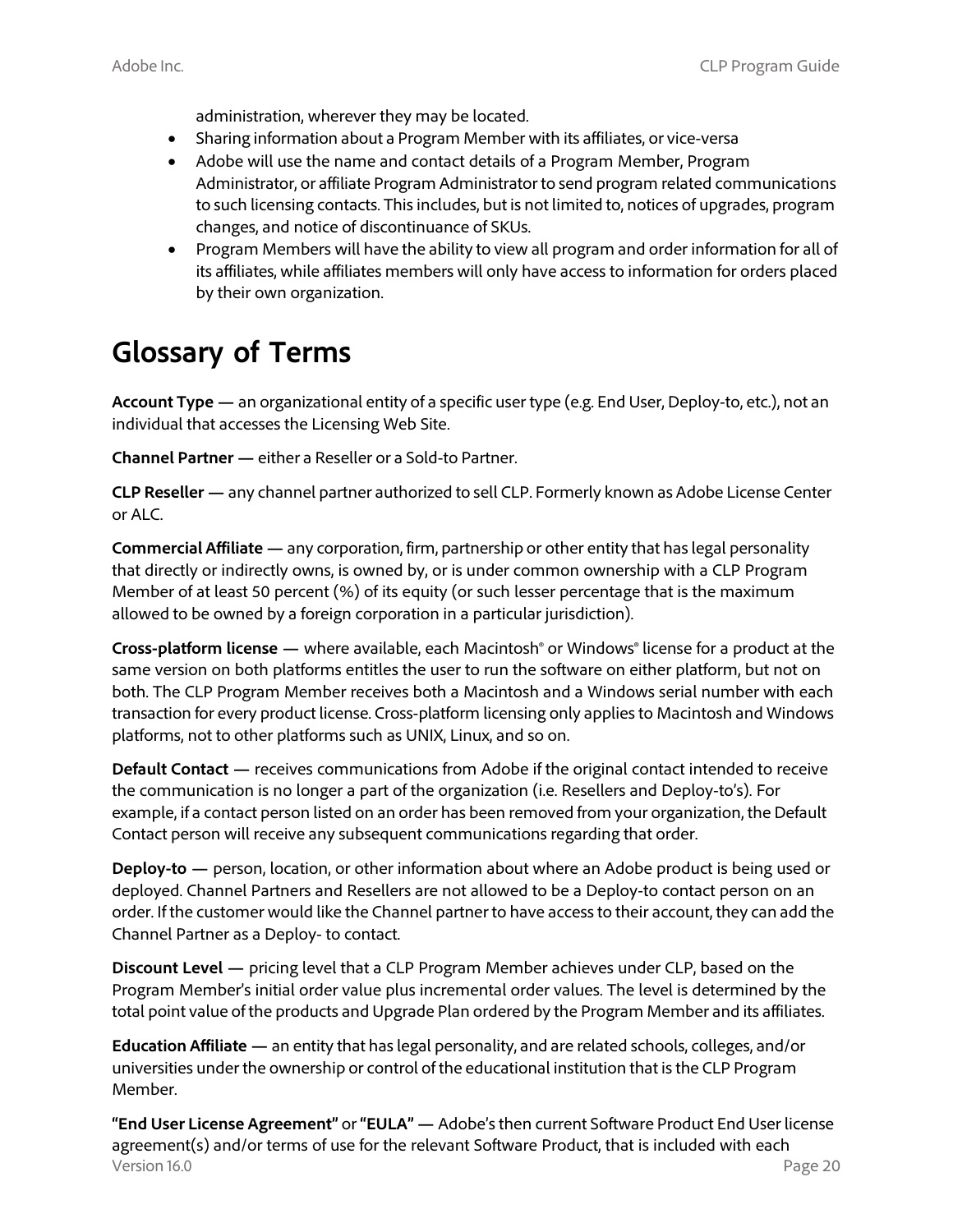Software Product generally in electronic form as part of a product installer or provided by url, web address, link or other means.

**End User —** customer's primary location or location they want associated with their CLP membership.

**End User ID —** a number that results when Adobe creates a new account. Information about all orders for that account can be found within the Adobe Licensing Web Site [\(https://www.licensing.adobe.com\)](https://www.licensing.adobe.com/) using the End User ID. This number is different from a Program Member's CLP Agreement Number, which is valid only during the two-year duration of the CLP membership. Members retain the same End User ID even after a membership expires, and a new one begins.

**Government Affiliate —** any government entity that issubject to the same organizational, political, and regulatory schemes as the government entity that is the CLP Program Member. For example, where a state government is the Program Member, counties, boroughs, and/or municipalities are affiliates.

**Initial Discount Level —** Discount Level that a CLP Program Member starts with when they enroll in the CLP membership. The initial Discount Level is based on the Program Member's initial order.

**Initial Order Points —** number of points a CLP Program Member'sinitial order is translated into. The initial order points helps determine at which Discount Level a Program Member begins their CLP membership.

**Initial order requirement —** minimum order that must be placed within 30 days after Adobe issues a CLP Agreement Number, in order to qualify the CLP Program Member for participation in the CLP membership.

**Licensing Contact —** Licensing Contact is any individual who is associated with an Account in the LWS. This contact person may be listed on a particular order and would then receive communication regarding that order.

**Licensing Website —** https:/[/www.licensing.adobe.com,](http://www.licensing.adobe.com/) the source used by Adobe sales, the channel, and Adobe Buying Programs participants for information on current accounts.

**Media** — a physical disc containing Adobe software, such as a CD or DVD.

**Media Ship-to —** the Customer, CLP reseller, Distributor or Reseller location where the physical disc containing Adobe software, such as a CD or DVD, is being deployed. Customers who are listed as a Media Ship-to address on an order will not have access to LWS.

**Member-listed Affiliate —** affiliate of a CLP Program Member who is listed on Program Member's CLP Membership Agreement. A Member-listed Affiliate does not need to enroll separately, they are able to purchase under the Program Member's CLP Membership Agreement and receive the same Discount Level. Any orders placed by a Member-listed Affiliate accumulate applicable points towards the Program Member's membership. Member-listed Affiliates do not have an initial purchase requirement.

**Named User —** each Deploy-to name on a license is a named user.

**Primary Contact —** the only person that can add or remove contacts for the organization (i.e. Sold-to Partners and Cost Centers), and also receives all communication from Adobe relating to their volume licensing account